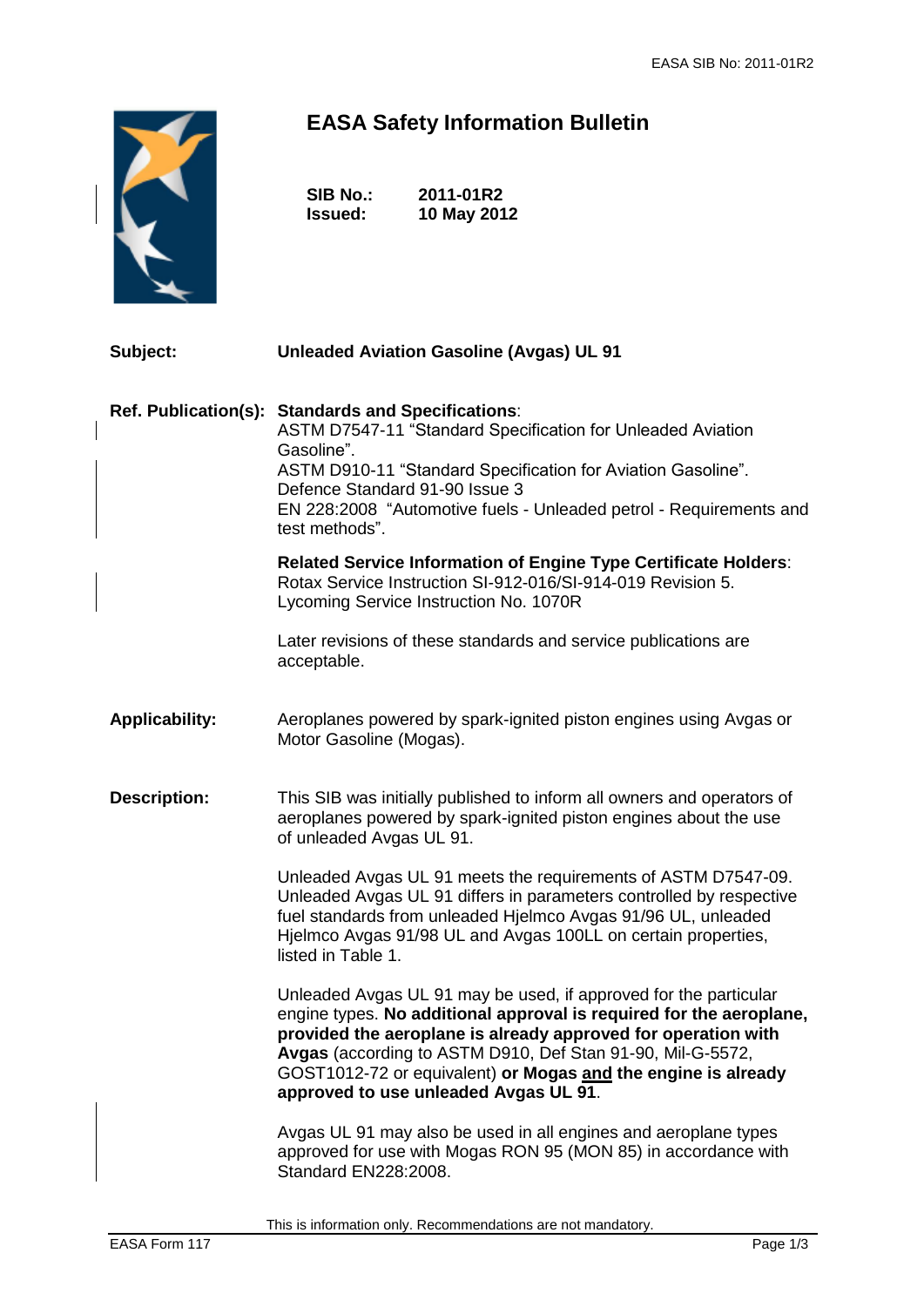Revision 1 of SIB 2011-01 was issued to mainly clarify that, if approved for the particular engine types, unleaded Avgas UL 91 may be used as well when the aeroplane is already approved for operation with Mogas as indicated above. It clarifies as well that additional differences in Property exist between the various gasoline as specified in Table 1 of this SIB. Further additional changes have been incorporated in order to improve the quality of the document.

Revision 2 of SIB 2011-01 is issued to allow the use of Unleaded Avgas UL 91 on engines and aeroplane types approved for use with Mogas RON 95 (MON 85). In addition, some references to standards and specifications, as well as service documents, have been added or updated to reflect the latest revisions.

## **IMPORTANT:**

Use of unleaded Avgas UL 91 in engines that have not been approved for the use of these fuels may cause extensive damage or lead to in flight failure, due to the lower Motor Octane Number (MON) of the fuel, compared to Avgas 100LL.

- Note 1: The service information listed in "Ref. Publications" of this SIB identifies engines which, on the date of issue of this SIB, are known to be approved for use of unleaded Avgas UL 91. Approval of other engines is under review by the engine type certificate holders but has not yet been granted. This SIB might be revised again as soon as further information becomes available.
- Note 2: Specifications Defence Standard 91-90 and ASTM D910 remain in force for traditional leaded Avgas Grades such as Avgas 100LL.

| <b>Property</b>                                            | Avgas 100LL   | Unleaded<br>Avgas UL 91 | <b>Hjelmco®</b><br>91/96 UL | <b>Hjelmco®</b><br>91/98 UL |
|------------------------------------------------------------|---------------|-------------------------|-----------------------------|-----------------------------|
| Knock value, lean<br>mixture<br><b>Motor Octane Number</b> | min. 99.6     | min. 91.0               | min. 90.8                   | min. 90.8                   |
| Knock value,<br><b>Research Octane</b><br><b>Number</b>    |               | min. 96.0*              |                             |                             |
| Knock value, rich mixture<br>Octane Number                 |               |                         | min. 96,0                   | min. 98.0                   |
| <b>Performance Number</b>                                  | min. 130.0    |                         |                             |                             |
| <b>Lead Content</b>                                        | max. 0.56 g/l | max 0.013 g/l*          | max 0.013 g/l               | max $0.013$ g/l             |
| Colour                                                     | blue          | none                    | none                        | none                        |

\* Currently in ASTM approval process for implementation in one of the next revisions of D7547. \*\* Additional differences exist but these are currently not controlled in respective fuel standards. Fuel producers may choose to exceed stated minimum properties.

This is information only. Recommendations are not mandatory.